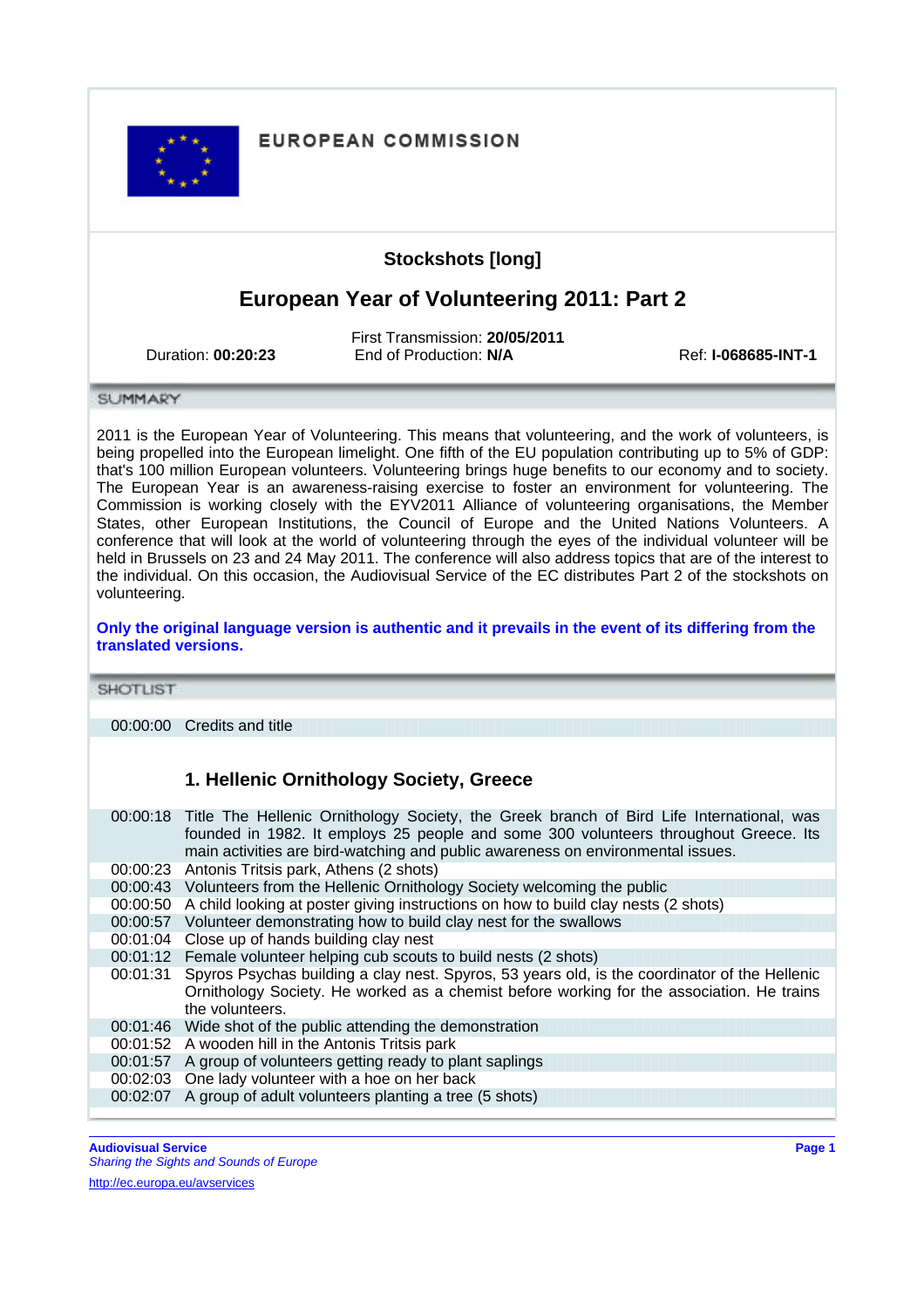- 00:02:48 A group of young volunteers planting a tree (2 shots)
- 00:02:59 Close up on a sapling just planted
- 00:03:05 Large shot of the association building, within Antonis Tritsis park, and volunteers carrying a small rowing boat
- 00:03:16 Volunteers bringing the rowing boat to the water (2 shots)
- 00:03:36 Volunteer Adonis Vikelis putting on a lifejacket. Adonis, 30 years old, from Athens, has been a volunteer from the association for one year.
- 00:03:42 Ducks on the pond
- 00:03:47 Rowing boat on the pond
- 00:03:53 Wide shot of the rowing boat picking up waste floating on the pond
- 00:04:03 Close up on waste in a net
- 00:04:14 Spyros Psychas picking up waste from the boat
- 00:04:27 Close up on waste floating, landing net picking up a bottle (2 shots)
- 00:04:48 Spyros Psychas walking in the water with rubber boots, picking up waste
- 00:05:11 Close up on bag being picked up
- 00:05:17 Spyros Psychas picking up waste in the weeds

### **2. Polish Speed Skating Association, Poland**

- 00:05:24 Title Polskate, the Polish Ice Skating Federation, employs around 60 volunteers during the Short Track World Championship. The volunteers help in different departments of the competition such as information to the public, medical, press, etc. They wear a recognizable orange jacket.
- 00:05:29 Downtown Warsaw, including the Palace of Culture and Science (2 shots)
- 00:05:38 Old towncenter of Warsaw (2 shots)
- 00:05:47 Wide shot from outside Torwar Hall, which hosts the short track speed skating world championship
- 00:05:51 A volunteer cleaning the ice rink with a special vehicle to prepare the ice (2 shots)
- 00:06:01 Volunteers cutting food stamps for athletes (3 shots)
- 00:06:15 Agnieszka Zak (left) and another volunteer looking over the ice rink. Agnieszka is 20 years old. She volunteered for the first time during the Summer Special Olympics for disabled people, in September 2010 in Warsaw. She pledged after reading an advertisement on the internet. She studied translation at the University of Warsaw.
- 00:06:19 Agnieszka Zak distributes the championship programme for spectators in the stands (2 shots)
- 00:06:28 Opening ceremony of the championship
- 00:06:33 Agnieszka Zak and her friend listen to the instructions of their master
- 00:06:38 Volunteers at the edge of the ice rink
- 00:06:42 A volunteer is responsible for opening and closing the access door to the ice rink and letting the athletes out (3 shots)
- 00:06:56 A race on the ice rink
- 00:07:00 The volunteer responsible for the access door to the ice rink
- 00:07:03 A race on the ice rink
- 00:07:07 Volunteers at the edge of the ice rink
- 00:07:10 A race on the ice rink
- 00:07:15 Volunteers at the edge of the ice rink
- 00:07:18 Close up on a volunteer's badge
- 00:07:23 A young volunteer watching the race (2 shots)
- 00:07:32 Volunteer opening the access door to the ice rink and letting athletes out (2 shots)
- 00:07:41 Two volunteers serve as translators to announce the results in Polish
- 00:07:46 A volunteer receives the results from a judge and brings them to the copy centre
- 00:07:51 Another volunteer makes photocopies of the results in the copy centre
- 00:07:55 Agnieszka Zak brings the results to the media centre (3 shots)
- 00:08:12 Close up on the results of a race
- 00:08:16 Two volunteers are responsible for displaying the results on an information panel (2 shots)
- 00:08:26 Tadeusz Guranowski awaiting instructions from anti-doping centre at the edge of the ice rink (2 shots) Tadeusz is 61 and works daily in a rehabilitation centre in Warsaw. He also has

**Audiovisual Service Page 2** Sharing the Sights and Sounds of Europe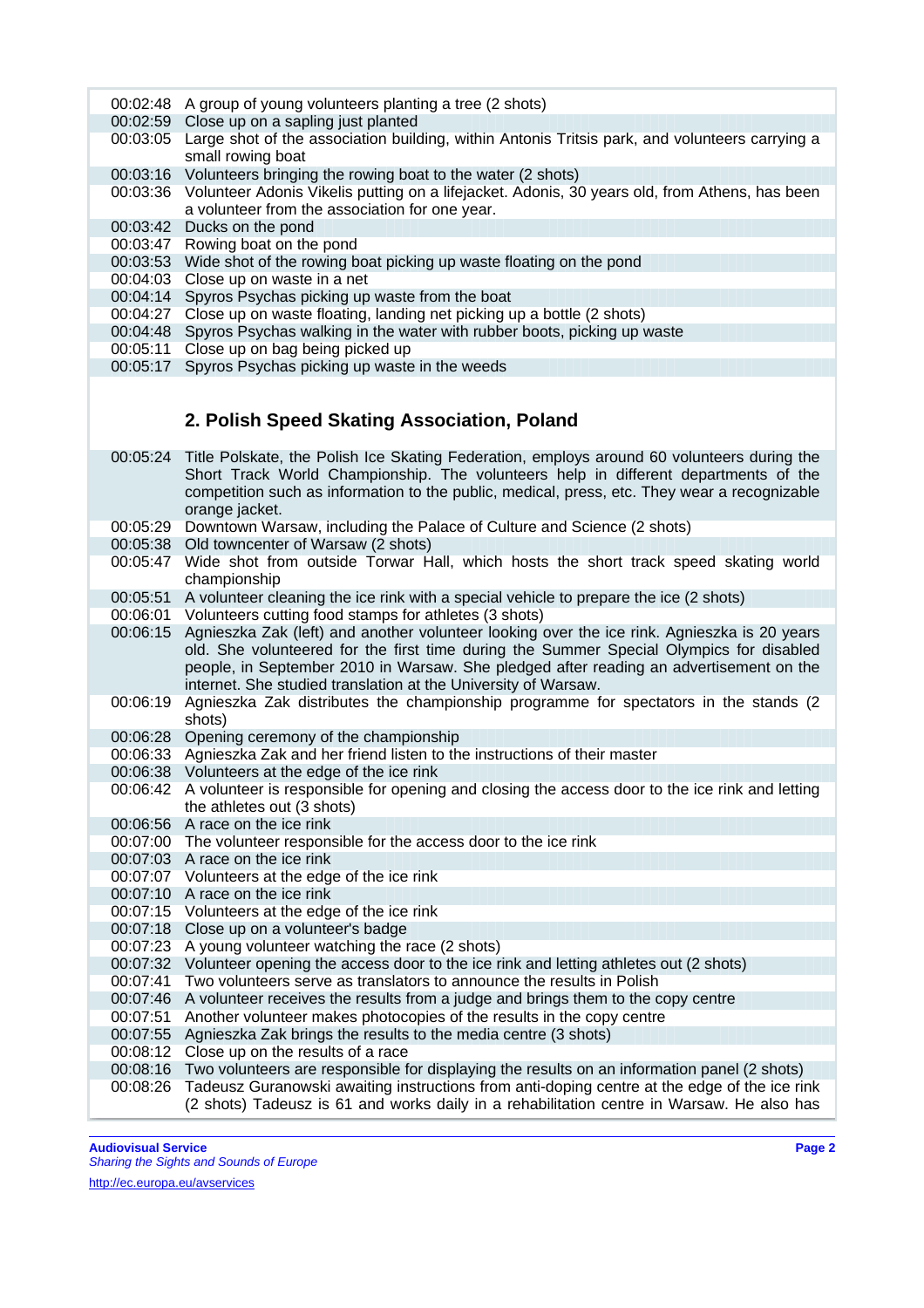volunteered for the first time during the summer Special Olympics for disabled people, in September 2010 in Warsaw. It's his old uncle who inspired him to volunteer. During the Sydney Olympics in 2000, at 70 years of age, his uncle was a driver who volunteered to bring athletes from the Olympic Village to the stadium.

00:08:34 Tadeusz Guranowski bringing a Polish athlete to the anti-doping centre (6 shots)

00:09:19 Another volunteer in company with a Chinese coach (2 shots)

00:09:28 Athletes warming up on the ice rink

- 00:09:37 Volunteers watching the competition
- 00:09:42 Short track race (2 shots)

#### **3. Corporate Volunteering, Ireland**

- 00:09:52 Title Dozens of employees from Intel Ireland are involved in volunteering activities. Social or environmental activities are proposed to the employees.
- 00:09:57 The main street of Leixlip (2 shots)
- 00:10:09 The Intel Ireland industrial site and building (2 shots)
- 00:10:19 Close up Intel logo on building
- 00:10:25 Lisa Harlow at her desk, inviting colleagues to join the volunteering activities (2 shots) Lisa is External Relations Manager at Intel Ireland. She has been volunteering for 16 years, on her daughter's school board. She believes corporate volunteering is a way to meet colleagues in a different environment. It's also a way for people from Intel to be part of a community.
- 00:10:51 Sarah Sexton at her desk, finishing work before joining Lisa Harlow in the corridors (2 shots) Sarah is an External Relations Specialist at Intel Ireland. She is 27 years old. She thinks it is nice to be able to help others and give back to community.
- 00:11:08 Paul Phelan receiving a call from Lisa to join the volunteering activity (2 shots) Paul, aged 40, is Corporate Affairs Programme Manager at Intel Ireland. He volunteers because it gives him a great sense of personal satisfaction. And he feels a better person after he volunteers.
- 00:11:28 Paul Phelan leaving for the volunteering activity
- 00:11:36 James Morris shutting down his PC and going to the volunteering activity (3 shots) James, aged 31, is Technical Engineer at Intel Ireland. He volunteers because he is a "natural altruist".
- 00:11:55 James Morris leaving the Intel building and getting on the bus
- 00:12:04 Three employees getting on the bus
- 00:12:12 In the bus, volunteers dressing for the outdoor activity (2 shots)
- 00:12:26 Volunteers getting off the bus
- 00:12:35 Volunteers taking their instruments (2 shots)
- 00:12:48 Group of volunteers going into the woods (2 shots)
- 00:13:00 Volunteers looking at rubbish in the woods
- 00:13:09 James Morris and fellow volunteers cleaning up the woods (2 shots)
- 00:13:23 Close up of waste being picked up
- 00:13:28 James Morris picking up waste (3 shots)
- 00:13:50 Another volunteer picking up waste (2 shots)
- 00:14:02 Lisa Harlow picking up waste (2 shots)
- 00:14:17 Elly Parker picking up waste (2 shots)
- 00:14:30 Sarah Sexton picking up waste
- 00:14:38 Paul Phelan picking up waste
- 00:14:45 Another volunteer picking up waste
- 00:14:51 A volunteer collecting bags of waste
- 00:14:57 Group of volunteers leaving the woods

# **4. Scouting, Belgium**

00:15:04 Title "Les 24 heures vélo du Bois de la Cambre" is a bicycle competition for girl and boy scouts from all parts of Belgium. Some 10,000 young people gather for 2 days in Brussels. Staff members of all ages volunteer to make the competition safe and fun. They look after